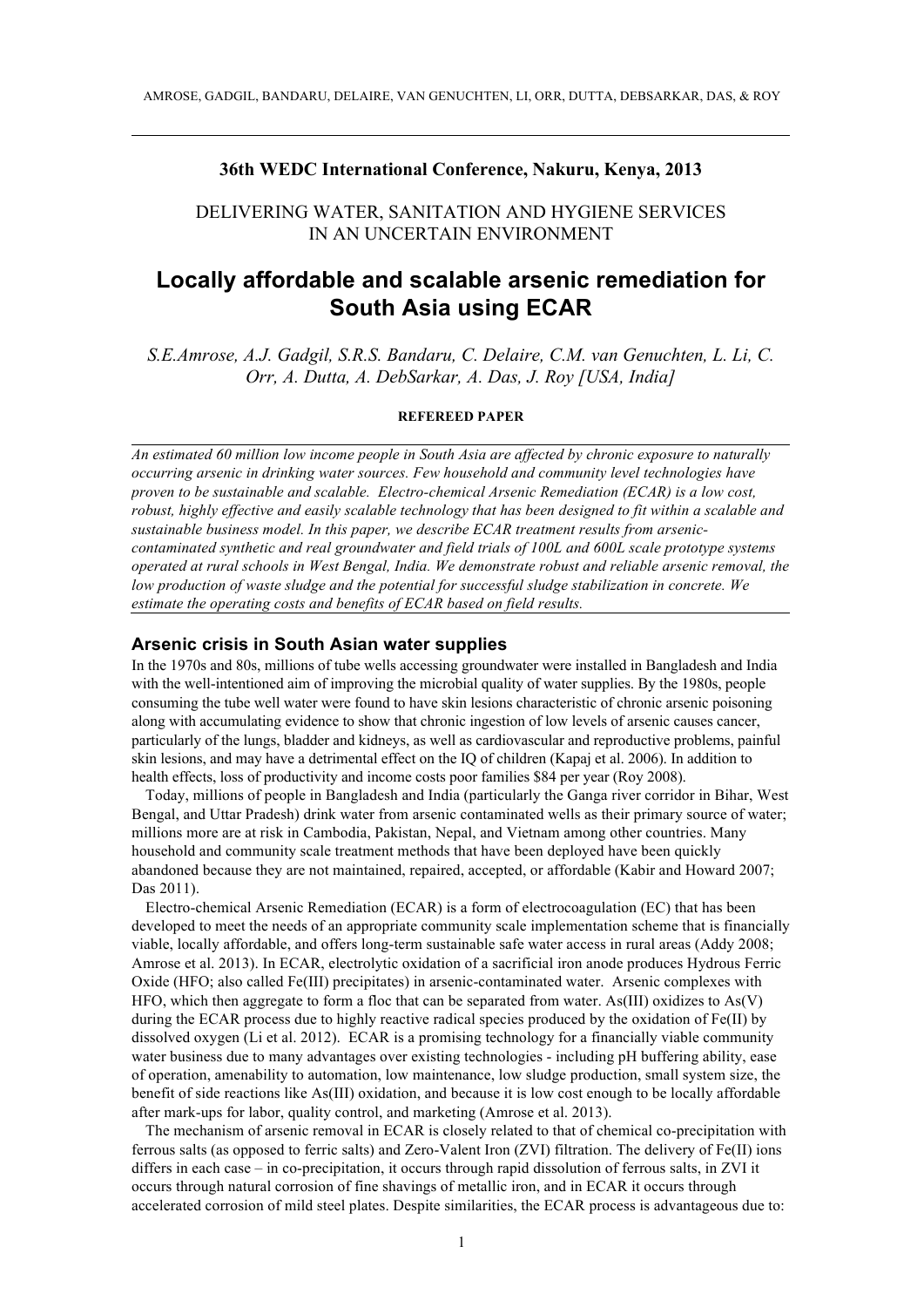- Simplicity of inputs (no need to import, manufacture, deliver, or handle ferrous salts or ZVI),
- Ability to sensitively control the rate of  $Fe(II)$  entering solution (allowing for a higher initial arsenic/HFO ratio, enhancing both HFO adsorption capacity and As(III) oxidation (Li et al. 2012), and
- Rapid corrosion compared to ZVI (up to 100x faster, depending on the current).

In this paper, we describe ECAR treatment results from arsenic-contaminated synthetic and real groundwater and field trials of 100L and 600L prototype systems operating at rural schools in West Bengal, India. We demonstrate the low production of waste sludge and the potential for successful sludge stabilization in concrete. Finally we estimate the operating costs and benefits of ECAR based on field results and evaluate potential for use in a scalable and sustainable community-scale kiosk model.

## **General principles of designing the technology solution**

From the experiments in West Bengal several principles for the scaling up of this and other remediation technologies can be discerned (Gadgil et al. 2012). These include:

## **1. The technology must be robust**.

By this we mean that the technology will perform its intended task under stressful and difficult environmental and operating conditions encountered in the field (such as power blackouts and brownouts, dust, ambient heat and humidity, and being serviced by individuals with little formal technical training, under weak regulation and missing markets). This constraint of robustness must be applied right from the early stages of conceptualization. Implied in this statement is the desire that the technology must perform at a level that is expected for firstworld inhabitants. In other words, we should ensure that we do not provide a lower service level to the poor people in the developing countries.

## **2. The technology must be locally affordable and culturally acceptable**.

Only locally affordable technology will allow a sustainable solution that does not require continuous infusion of external subsidy or cash to keep it operational and make it available to millions of people. Furthermore, the technology must not run counter to local culture. In the ideal case, the invention will be adopted, without compromising its technical performance, to suit the culture and habits of the end users.

## **3. The invention and innovation must be scalable**.

"Scalability" is the ability for the invention to be replicated and delivered to millions or even hundreds of millions of end users. For an invention to go to scale, its bare cost must be at least four to five times lower than its perceived monetary value (and therefore market price) to the end user. Only then there is a business case to be made for mobilizing finance capital, which is essential for large-scale production and delivery of the innovative product or service. In addition, the invention must not rely on some unique material that is in short supply, it must not produce waste products that are difficult to dispose of, and it must not cause environmental damage that will be unacceptable when deployed on scale. If used on scale, the innovation must not have foreseeable unacceptable consequences in economic or social spheres.

## **ECAR Performance in Synthetic and Real Groundwater**

Arsenic removal is known to be highly sensitive to groundwater composition, specifically the presence of phosphate, silicate, natural iron and, to a lesser extent, carbonate, and calcium (Roberts et al. 2004), each of which is present in contaminated groundwater. Co-occurring ions affect arsenic removal by competing with arsenic for sorption sites on HFO, or by affecting the structure and size of HFO formed from Fe(II) oxidation (van Genuchten et al. 2012). Before moving to field trials, ECAR performance was verified by repeatedly reducing initial concentrations up to 3000 µg/L of As(III) and As(V) to below the WHO-MCL (10 µg/L) in synthetically prepared "worst-case scenario" groundwater and real contaminated groundwater samples from Jessore, Narayanganj, and Chandpur districts in Bangladesh and Kandal province in Cambodia(Amrose et al. 2013). In many cases, final arsenic concentration was  $\leq 5 \mu g/L$ .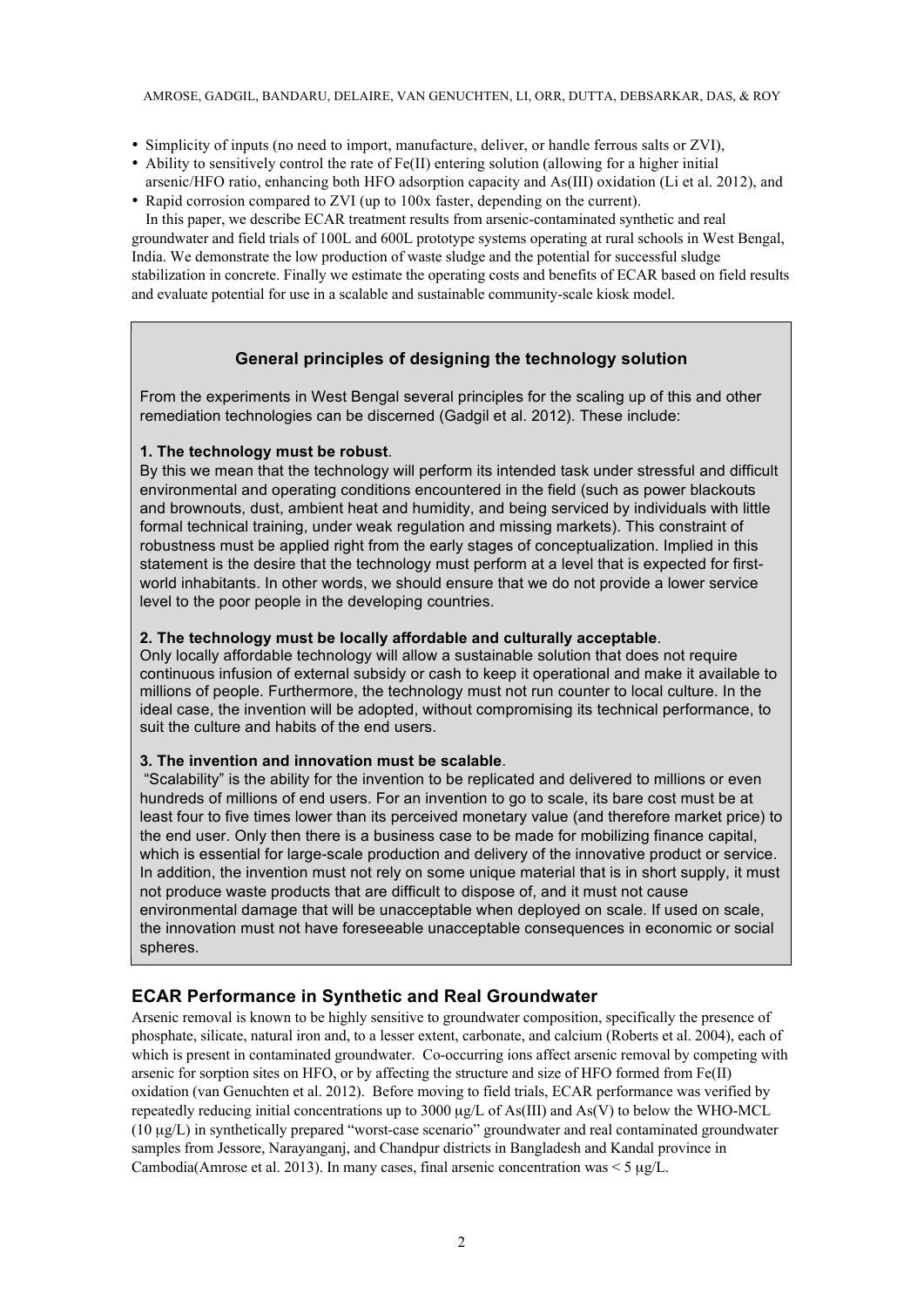AMROSE, GADGIL, BANDARU, DELAIRE, VAN GENUCHTEN, LI, ORR, DUTTA, DEBSARKAR, DAS, & ROY

## **Understanding the structure and colloidal stability of ECAR precipitates**

Scanning Electron Microscopy (SEM; Figure 1) revealed that the HFO particles are rounded, consisting of aggregated secondary spherical particles of about 25 nm diameter forming larger popcorn-like clumps with a primary aggregate size of 50 - 100 nm. Extended X-Ray Absorption Fine Structure (EXAFS) spectroscopy results revealed that the very small size of HFO particles likely arises from surface poisoning by phosphate and silicate ions found in groundwater (van Genuchten et al. 2012). These ions bind to the surface sites required for attachment by other HFO nanoparticles for particle growth, constraining the final particles to be sub-micron sizes. Figure 2 shows this surface poisoning modeled by CrystalMaker software. As a result, particle separation by settling alone requires  $1 - 2.5$  days to achieve arsenic removal comparable to membrane filtration. However, we found that addition of a small amount of aluminum sulfate (e.g. alum) achieves rapid settling with turbidity < 5 NTU.



## **Modelling ECAR Performance and As(III) Oxidation**

Understanding the chemical kinetics of arsenic during electrocoagulation (EC) treatment is essential for a deeper understanding of arsenic removal using EC under a variety of operating conditions and solution compositions. Because EC systems include additional operating parameters, such as the rate of Fe(II) production, the results of previous As(III) oxidation studies in the Fe(II)/O<sub>2</sub> and Fe(II)/H<sub>2</sub>O<sub>2</sub> chemical coagulation systems (Hug and Leupin 2003) will not likely provide a complete description of As(III) removal. We developed a highly-constrained, simple chemical dynamic model of As(III) oxidation and As(III,V), Si, and P sorption for the EC system using model parameters extracted from some of our experimental results and previous studies (full details found in Li et al. (2012)). Our model predictions agree well with both our observed experimental data (Figure 3) and data extracted from previous studies and over a broad range of operating conditions (charge dosage rate) and solution chemistry (pH, cooccurring ions) without free model parameters (Li et al. 2012).

The model also demonstrates that charge dosage rate (Coulombs/L/min; distinct from current density and charge loading) controls arsenic removal efficiency in systems containing As(III), a result corroborated with batch tests(Amrose et al. 2013). This is due to operational control over the Fe(II) concentration (and hence the ratio of Fe(II) to As(III) competing for the same oxidants) via the charge dosage rate.

## **Results from Field Trials**

## **100L Prototype Trials at Amirabad Madrasah**

In 2010, a 100L batch ECAR reactor was built comprising a cylindrical tank for dosing and mixing connected to a sedimentation tank for coagulant addition (alum) and settling (described in Addy et al. (2011)). The configuration allowed for easy reversal of current to minimize extensive rust build up and passivation. The prototype was transported to West Bengal and used in a successful 6-week field trial (2 weeks of operation) at Amirabad High Madrasah School (Figure 4).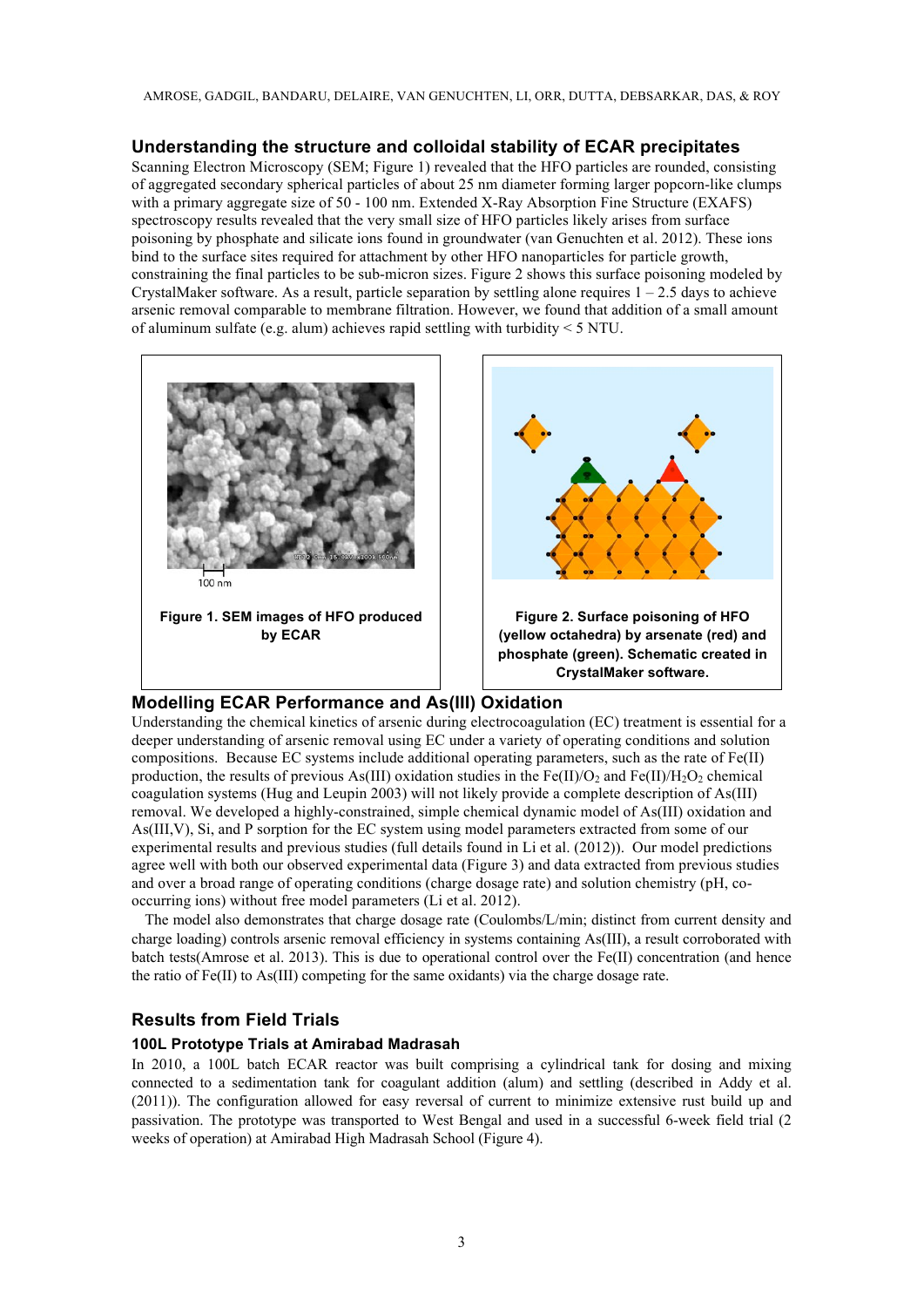

Initial concentrations (except in run 1a of Figure 4) were augmented with additional sodium arsenite to fully stress the ECAR system. The total charge loading (as coulombs passed per liter) was adjusted across runs for each source. ECAR was capable of reducing all sources to a final concentration below 5 µg/L once the appropriate dose was reached. Treated water was visually indistinguishable from commercial bottled mineral water in clarity, and less turbid than the original groundwater. No electrode passivation was seen.





Inventing a robust, effective, simple-to-operate, and locally affordable technology is only the first of many steps toward successful implementation (see box). Other steps include efforts to transfer technical knowledge and scientific capacity to local institutions. One crucial development was to replicate the 100L ECAR unit indigenously at Jadavpur University (Kolkata) led by local Professors and students. In 2011, this prototype was successfully field tested and showed comparable performance.

#### **600L Prototype Trial at Dhopdhopi High School**

In spring 2012, a 600L ECAR batch reactor prototype was designed in Berkeley, fabricated in Mumbai, and shipped to Jadavpur University (Photograph 1). The prototype comprised a modular design made of four central "cores" or units of 10 plates each (5 anode, 5 cathode) as seen in Figure 5. This allows for easy scale-up – simply add more cores to a larger tank. The prototype was installed at Dhopdhopi High School near Kolkata in Fall 2012 for four months of daily weekday operation. These longer-term trials demonstrated that ECAR could consistently remediate high levels of arsenic ( $>$  300  $\mu$ g/L) in real groundwater to less than 5  $\mu$ g/L when operated by a local trained technician. This was true under several low-cost and low-exertion maintenance scenarios, to be described more fully in a subsequent publication. Final iron concentrations in the treated water were all below the taste threshold for iron of 0.3 mg/L.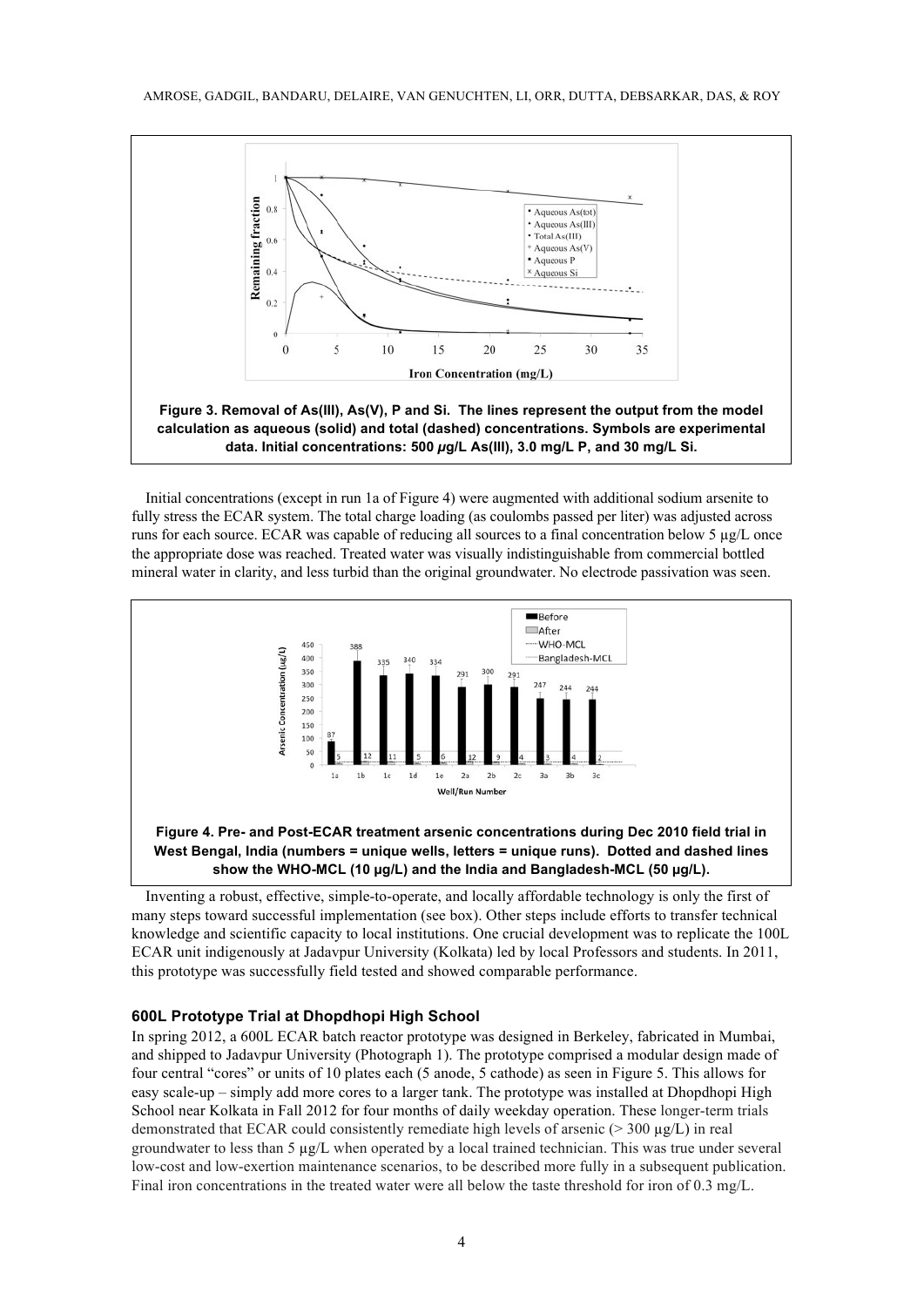

**Photograph 1. 600L ECAR batch reactor prototype at Jadavpur University.** 

#### **Safe Disposal of Arsenic-Laden Waste**



We previously demonstrated that ECAR waste passes the Toxicity Characteristic Leaching Procedure (and is therefore not considered hazardous waste in the U.S.) and that ECAR sludge is well stabilized in concrete (Addy et al. 2011). Concrete used to stabilize arsenic-laden sludge could potentially be packed into roadways with minimal risk of arsenic leaching.

## **Estimate of Costs**

Consumables for EC comprise (1) iron consumed in the sacrificial anode, (2) electrical energy supplied for electrolysis, mixing, and pumping water (e.g. from source to dosing tank, from dosing tank to settling tank, from settling tank to storage, and for sludge removal), and (3) non-ferric commercial alum added to aid settling. Cost estimates are based on average measured power consumption during the 600L prototype field trial with no optimization to reduce energy consumption. Input costs are actual (small-quantity) procurement costs for the field trial  $\sim \frac{$1}{kg}$  for steel plate,  $\frac{$0.9}{kWh}$  for grid electricity,  $\frac{$0.26}{kg}$  for commercial non-ferric alum). Using a conservative charge loading shown to reliably achieve  $\leq 5 \mu g/L$ , estimated consumables costs are  $$0.44/m^3$ . During the field trial, charge loading was reduced for several runs with no performance loss at a consumables cost of  $$0.30/m^3$ . The 100L prototype reached the same level of performance for  $$0.20/m^3$ , suggesting the costs could be pushed lower with some minimal optimization. At current operating conditions, electricity accounts for 48% and materials for 52% of the total cost.

 The 600L prototype reactor cost \$5400 to custom make in India, including materials, labor, 20% margin, and retail purchase of all pumps and pipes. Scaling up to 10,000L/day operating 6 days a week (assuming 2 identical reactors) and amortizing over 10 years at 5% (assuming social rate for infrastructure investment) or 15% (assuming commercial rate for business investment) leads to a total cost (amortized capital plus consumables) of  $$0.86/m^3$  (\$0.0009/L) and \$1.07/ m<sup>3</sup> (\$0.0011/L) respectively. This estimate ignores economies of scale and design optimization to minimize capital cost.

 Additional costs for a viable business model must include a civil structure to house the equipment, inventory, marketing, management, quality control, and normal business margins.

## **A path to scalable Implementation**

Ashok Gadgil also invented the technology ("UV Waterworks<sup>TM</sup>") licensed to WaterHealth International, a successful social enterprise providing clean water at locally-affordable prices to over 5 million people in India and elsewhere without subsidies. Their build-operate-transfer model overcomes many critical issues that have plagued other interventions, such as lack of maintenance. ECAR has been designed to fit within a similar model, providing a path for scalable and sustainable implementation. Co-locating systems at village schools could additionally educate the customer base while building connections to customer's aspirations and a better life for their children. School partnerships also offer a strategic advantage to promote scale; Government subsidies focused on improving the children's health could be leveraged, lowering initial costs and allowing for rapid assessment of demand in a new community before a larger installation is built, reducing expansion risk.